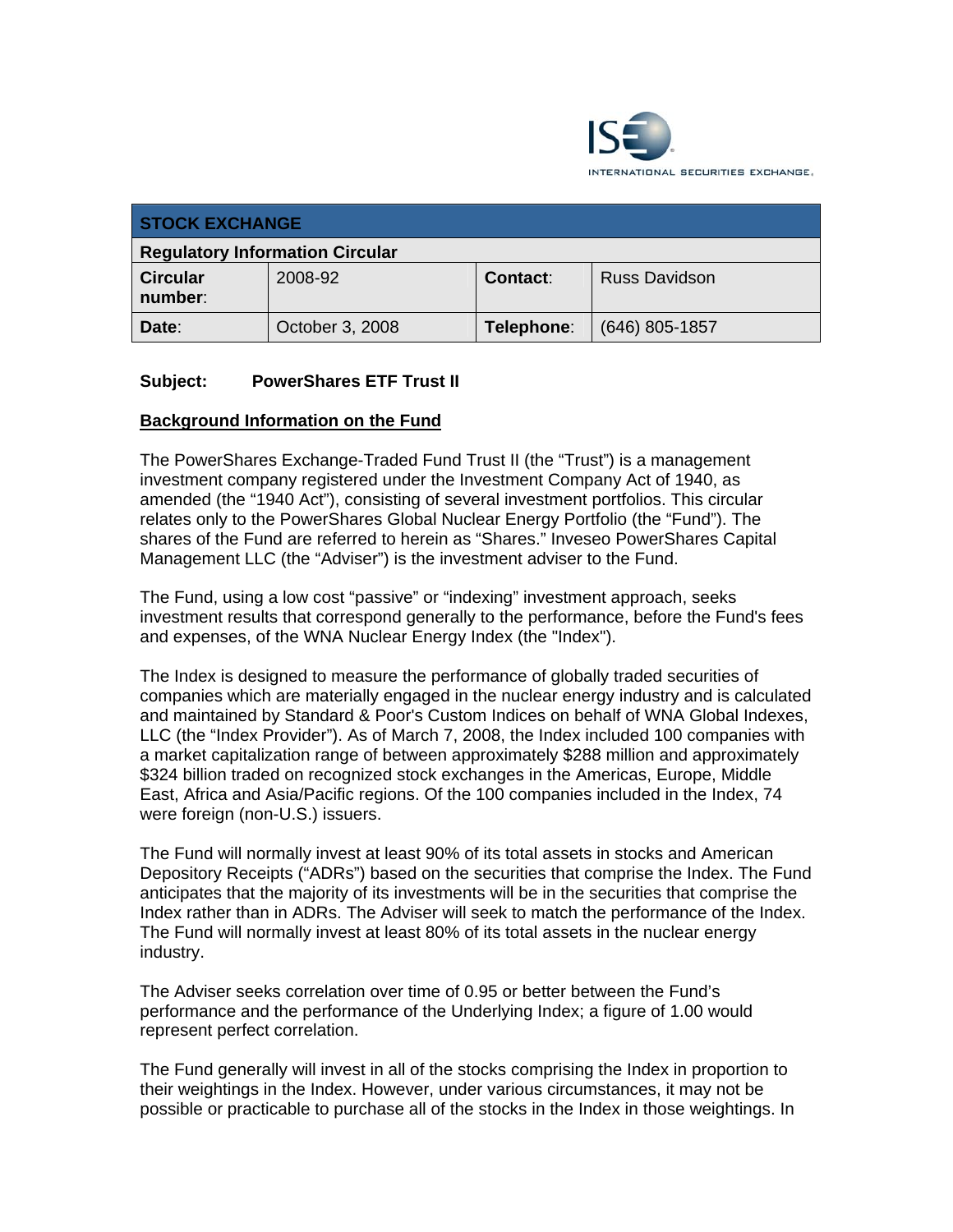those circumstances, the Fund may purchase a sample of the stocks in the Index in proportions expected by the Adviser to replicate generally the performance of the Index as a whole. There may also be instances in which the Adviser may choose to overweight another stock in the Index, purchase (or sell) securities not in the Index which the Adviser believes are appropriate to substitute for one or more Index components, or utilize various combinations of other available investment techniques, in seeking to accurately track the Index. In addition, the Fund may sell stocks that are represented in the Index or purchase stocks that are not yet represented in the Index in anticipation of their removal from or addition to the Index.

As described more fully in the Trust's prospectus and Statement of Additional Information, the Fund will issue and redeem Shares on a continuous basis at their net asset value ("NAV") only in large blocks of 100,000 Shares (each, a "Creation Unit"). Creation Units will be issued and redeemed principally in-kind for securities included in the underlying index. Except when aggregated in Creation Units, the Shares may not be redeemed with the Fund.

Ordinarily, dividends from net investment income, if any, are declared and paid quarterly. The Fund distributes its net realized capital gains, if any, to shareholders annually. Shares are held in book-entry form, which means that no Share certificates are issued. The Depository Trust Company or its nominee is the record owner of all outstanding Shares of the Funds and is recognized as the owner of all Shares for all purposes. The NAV per Share for the Fund is computed by dividing the value of the net assets of the Fund (i.e., the value of its total assets less total liabilities) by the total number of Shares outstanding. Expenses and fees are accrued daily and taken into account for purposes of determining NAV. The NAV of each Fund is determined each business day after the close of trading (ordinarily 4:00 p.m., Eastern Time or "ET") of the New York Stock Exchange. Any assets or liabilities denominated in currencies other than the U.S. dollar are converted into U.S. dollars at the current market rates on the date of valuation as quoted by one or more sources.

The registration statement for the Fund describes the various fees and expenses for the Fund's Shares. For a more complete description of the Fund and the underlying Index, visit the Fund's website at www.powershares.com.

#### **Purchases and Redemptions in Creation Unit Size**

Equity EAMs are hereby informed that procedures for purchases and redemptions of Shares in Creation Unit Size are described in the Trust's prospectus and SAI, and that Shares are not individually redeemable but are redeemable only in Creation Unit Size aggregations or multiples thereof.

#### **Principal Risks**

Interested persons are referred to the discussion in the prospectus for the Fund of the principal risks of an investment in the Fund. These include tracking error risk (factors causing the Fund's performance to not match the performance of the underlying index), market trading risk (for example, trading halts, trading above or below net asset value), investment style risk, sector risk, investment approach risk, non-diversification risk, issuer-specific risk, management risk, foreign securities risk, nuclear energy risk and small and medium-sized company risk.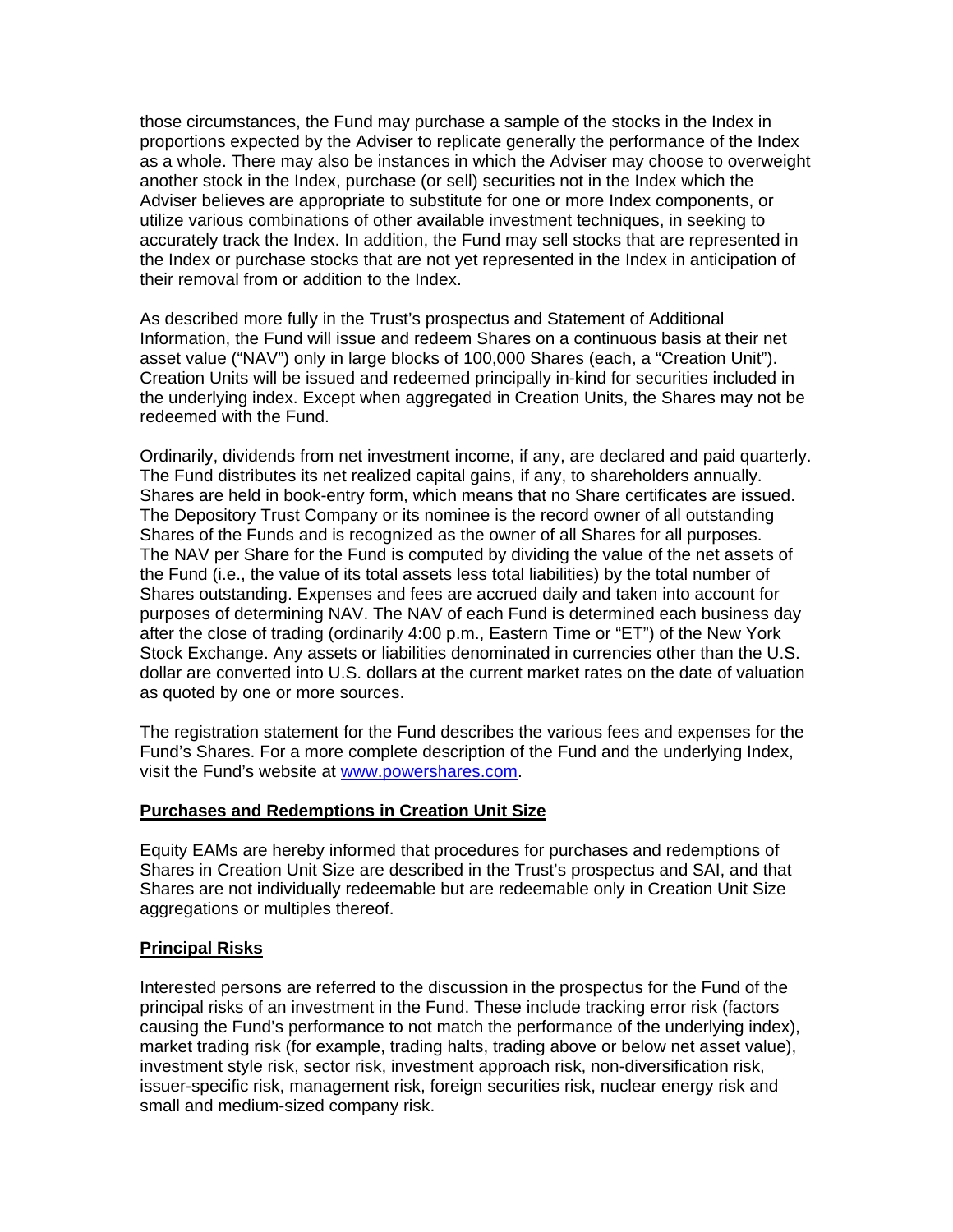## **Exchange Rules Applicable to Trading in the Shares**

The Shares are considered equity securities, thus rendering trading in the Shares subject to the Exchange's existing rules governing the trading of equity securities.

### **Trading Hours**

The Shares will trade on ISE between 9:00 a.m. and 4:00 p.m. ET.

Equity EAMs trading the Shares during the Pre-Market Session are exposed to the risk of the lack of the calculation or dissemination of underlying index value or intraday indicative value ("IIV"). For certain derivative securities products, an updated underlying index value or IIV may not be calculated or publicly disseminated in the Pre-Market hours. Since the underlying index value and IIV are not calculated or widely disseminated during Pre-Market hours, an investor who is unable to calculate implied values for certain derivative securities products during Pre-Market hours may be at a disadvantage to market professionals.

## **Trading Halts**

ISE will halt trading in the Shares of a Trust in accordance with ISE Rule 2101(a)(2)(iii). The grounds for a halt under this Rule include a halt by the primary market because it stops trading the Shares and/or a halt because dissemination of the IIV or applicable currency spot price has ceased, or a halt for other regulatory reasons. In addition, ISE will stop trading the Shares of a Trust if the primary market de-lists the Shares.

### **Delivery of a Prospectus**

Pursuant to federal securities laws, investors purchasing Shares must receive a prospectus prior to or concurrently with the confirmation of a transaction. Investors purchasing Shares directly from the Fund (by delivery of the Deposit Amount) must also receive a prospectus.

Prospectuses may be obtained through the Distributor or on the Fund's website. The Prospectus does not contain all of the information set forth in the registration statement (including the exhibits to the registration statement), parts of which have been omitted in accordance with the rules and regulations of the SEC. For further information about the Fund, please refer to the Trust's registration statement.

### **Exemptive, Interpretive and No-Action Relief Under Federal Securities Regulations**

The SEC has issued exemptive, interpretive or no-action relief from certain provisions of rules under the Securities Exchange Act of 1934 (the "Act") regarding trading in the above mentioned exchange-traded Fund.

### **Regulation M Exemptions**

Generally, Rules 101 and 102 of Regulation M prohibit any "distribution participant" and its "affiliated purchasers" from bidding for, purchasing, or attempting to induce any person to bid for or purchase any security which is the subject of a distribution until after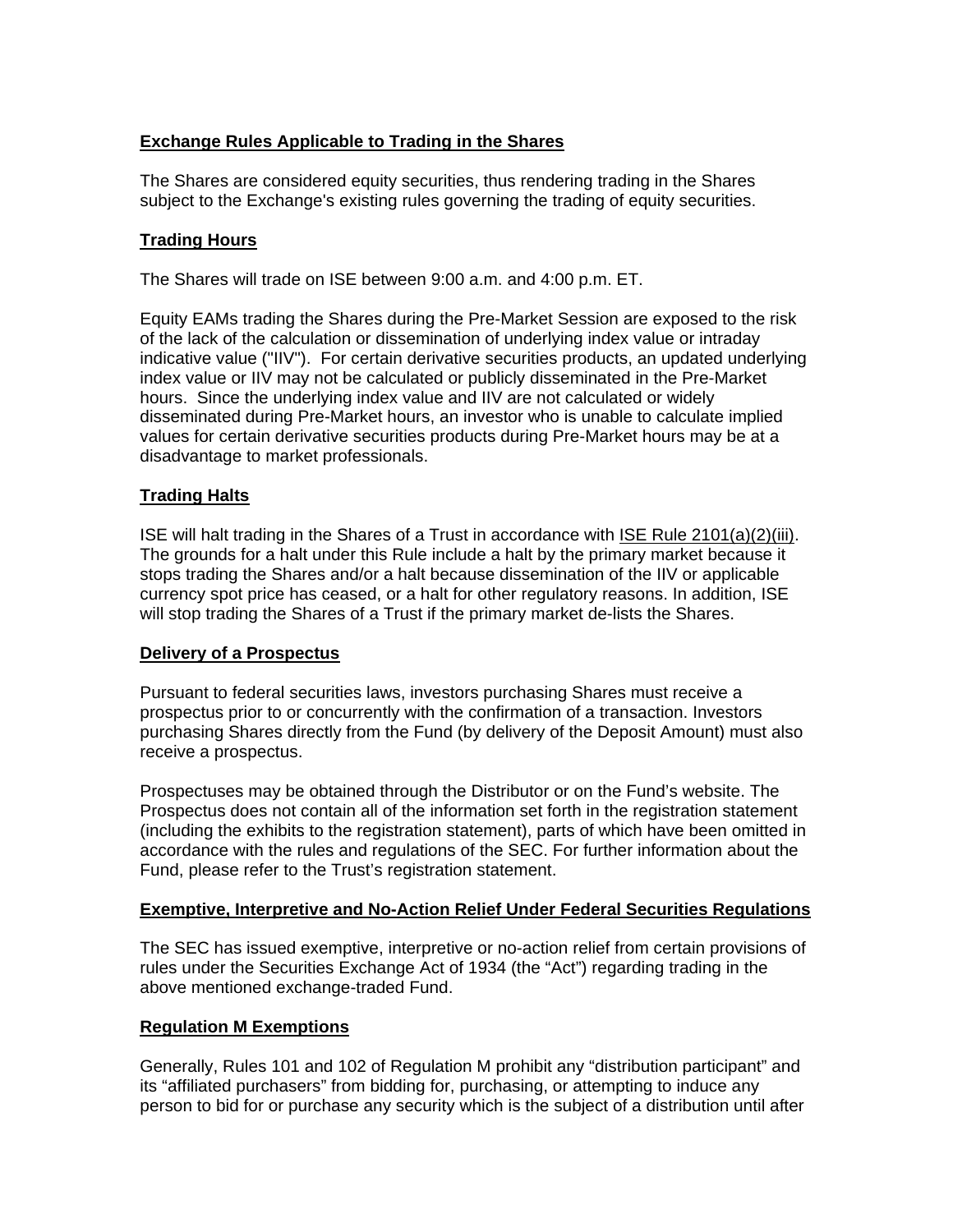the applicable restricted period, except as specifically permitted in Regulation M. The provisions of the Rules apply to underwriters, prospective underwriters, brokers, dealers, and other persons who have agreed to participate or are participating in a distribution of securities.

The SEC has granted an exemption from Rule 101 under Regulation M to permit persons participating in a distribution of shares of the above-mentioned Fund to engage in secondary market transactions in such shares during their participation in such a distribution. In addition, the SEC has granted relief under Regulation M to permit persons who may be deemed to be participating in the distribution of Shares of the above-mentioned Fund (i) to purchase securities for the purpose of purchasing Creation Unit Aggregations of Fund Shares and (ii) to tender securities for redemption in Creation Unit Aggregations. Further, the SEC has clarified that the tender of Fund Shares to the Fund for redemption does not constitute a bid for or purchase of any of the Fund's securities during the restricted period of Rule 101. The SEC has also granted an exemption pursuant to paragraph (e) of Rule 102 under Regulation M to allow the redemption of Fund Shares in Creation Unit Aggregations during the continuous offering of Shares.

## **Customer Confirmations for Creation or Redemption of Fund Shares (SEC Rule 10b-10)**

Broker-dealers who handle purchases or redemptions of Fund Shares in Creation Unit size for customers will be permitted to provide such customers with a statement of the number of Creation Unit Aggregations created or redeemed without providing a statement of the identity, number and price of shares of the individual securities tendered to the Fund for purposes of purchasing Creation Unit Aggregations ("Deposit Securities") or the identity, number and price of shares to be delivered by the Trust for the Fund to the redeeming holder ("Redemption Securities"). The composition of the securities required to be tendered to the Fund for creation purposes and of the securities to be delivered on redemption will be disseminated each business day and will be applicable to requests for creations or redemption, as the case may be, on that day. This exemptive relief under Rule 10b-10 with respect to creations and redemptions is subject to the following conditions:

- 1. Confirmations to customers engaging in creations or redemptions must state that all information required by Rule 10b-10 will be provided upon request;
- 2. Any such request by a customer for information required by Rule 10b-10 will be filed in a timely manner, in accordance with Rule 10b-10(c);
- 3. Except for the identity, number and price of shares of the component securities of the Deposit Securities and Redemption Securities, as described above, confirmations to customers must disclose all other information required by Rule  $10b-10(a)$ .

### **SEC Rule 14e-5**

An exemption from Rule 14e-5 has been granted to permit any person acting as a dealer-manager of a tender offer for a component security of the Fund (1) to redeem Fund Shares in Creation Unit Aggregations from the issuer that may include a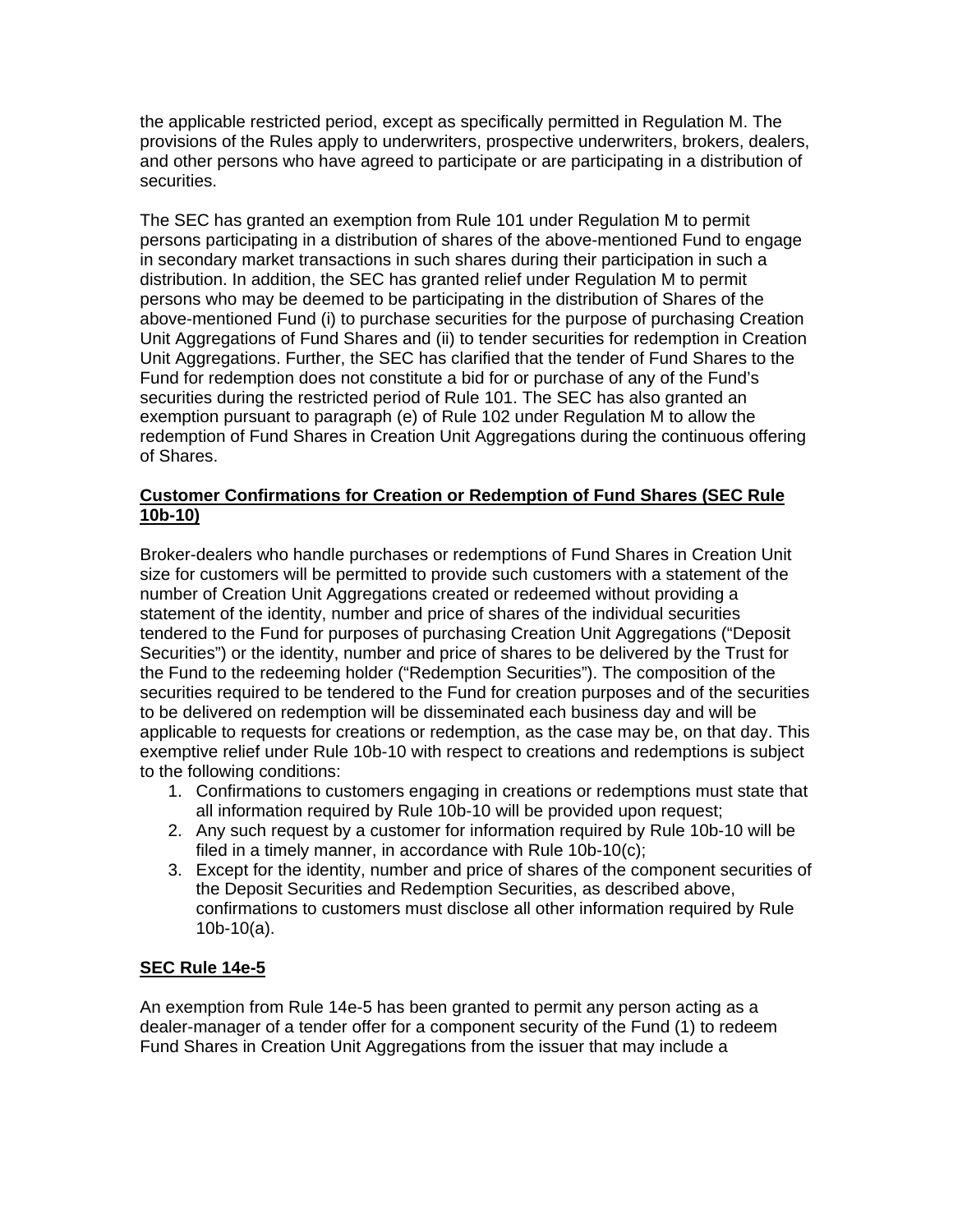security subject to such tender offer and (2) to purchase Fund Shares during such tender offer. In addition, a no-action position has been taken under Rule 14e-5 if a broker-dealer acting as a dealer-manager of a tender offer for a security of the Fund purchases or arranges to purchase such securities in the secondary market for the purpose of tendering such securities to purchase one or more Creation Unit Aggregations of Shares, if made in conformance with the following:

- 1. such bids or purchases are effected in the ordinary course of business, in connection with a basket of 20 or more securities in which any security that is the subject of a distribution, or any reference security, does not comprise more than 5% of the value of the basket purchased; or
- 2. purchases are effected as adjustments to such basket in the ordinary course of business as a result of a change in the composition of the underlying index; and
- 3. such bids or purchases are not effected for the purpose of facilitating such tender offer.

# **Section 11(d)(1); SEC Rules 11d1-1 and 11d1-2**

Section 11(d)(1) of the Act generally prohibits a person who is both a broker and a dealer from effecting any transaction in which the broker-dealer extends credit to a customer on any security which was part of a new issue in the distribution of which he participated as a member of a selling syndicate or group within thirty days prior to such transaction. The SEC has clarified that Section 11(d)(1) does not apply to broker-dealers that are not Authorized Participants (and, therefore, do not create Creation Unit Aggregations) that engage in both proprietary and customer transactions in Shares of the Fund in the secondary market, and for broker-dealer Authorized Participants that engage in creations of Creation Unit Aggregations. This relief is subject to specific conditions, including the condition that such broker-dealer (whether or not an Authorized Participant) does not, directly or indirectly, receive from the fund complex any payment, compensation or other economic incentive to promote or sell the Shares of the Fund to persons outside the fund complex, other than non-cash compensation permitted under NASD Rule 2830(I)(5)(A), (B) or (C). (See letter from Catherine McGuire, Chief Counsel, SEC Division of Market Regulation, to Securities Industry Association, Derivative Products Committee, dated November 21, 2005.) The SEC also has taken a no-action position under Section 11(d)(1) of the Act that broker-dealers may treat Shares of the Fund, for purposes of Rule 11d1-2, as "securities issued by a registered open-end investment company as defined in the Investment Company Act" and thereby extend credit or maintain or arrange for the extension or maintenance of credit on Shares that have been owned by the persons to whom credit is provided for more than 30 days, in reliance on the exemption contained in the rule.

### **SEC Rule 15c1-5 and 15c1-6**

The SEC has taken a no-action position with respect to Rule 15c1-5 and Rule 15c1-6 as to the required disclosure of control by a broker or dealer with respect to creations and redemptions of Fund Shares and secondary market transactions therein. (See letter from Catherine McGuire, Chief Counsel, SEC Division of Market Regulation, to Securities Industry Association, Derivative Products Committee, dated November 21, 2005.)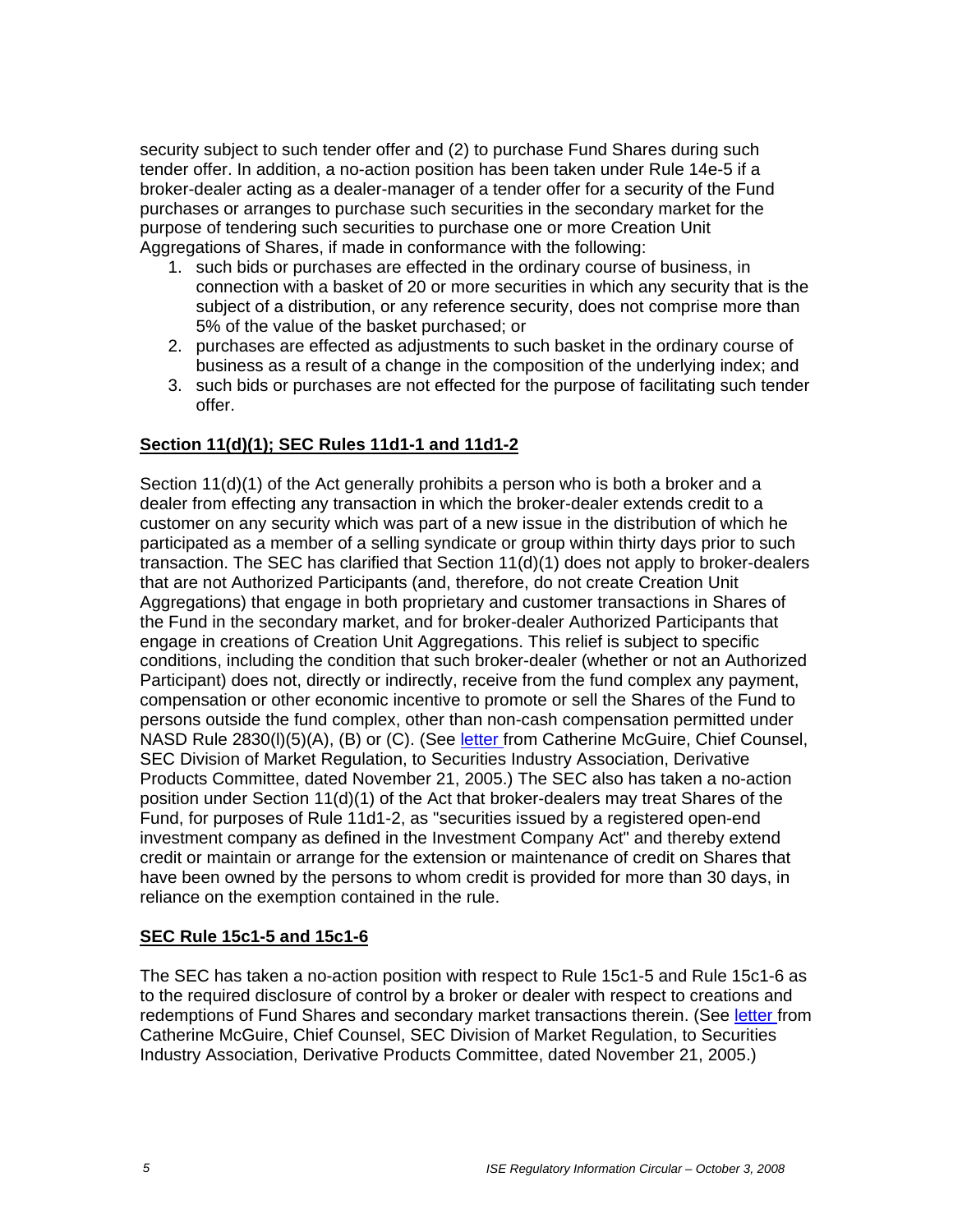**This Regulatory Information Bulletin is not a statutory Prospectus. Equity EAMs should consult the Trust's Registration Statement, SAI, Prospectus and the Fund's website for relevant information.**